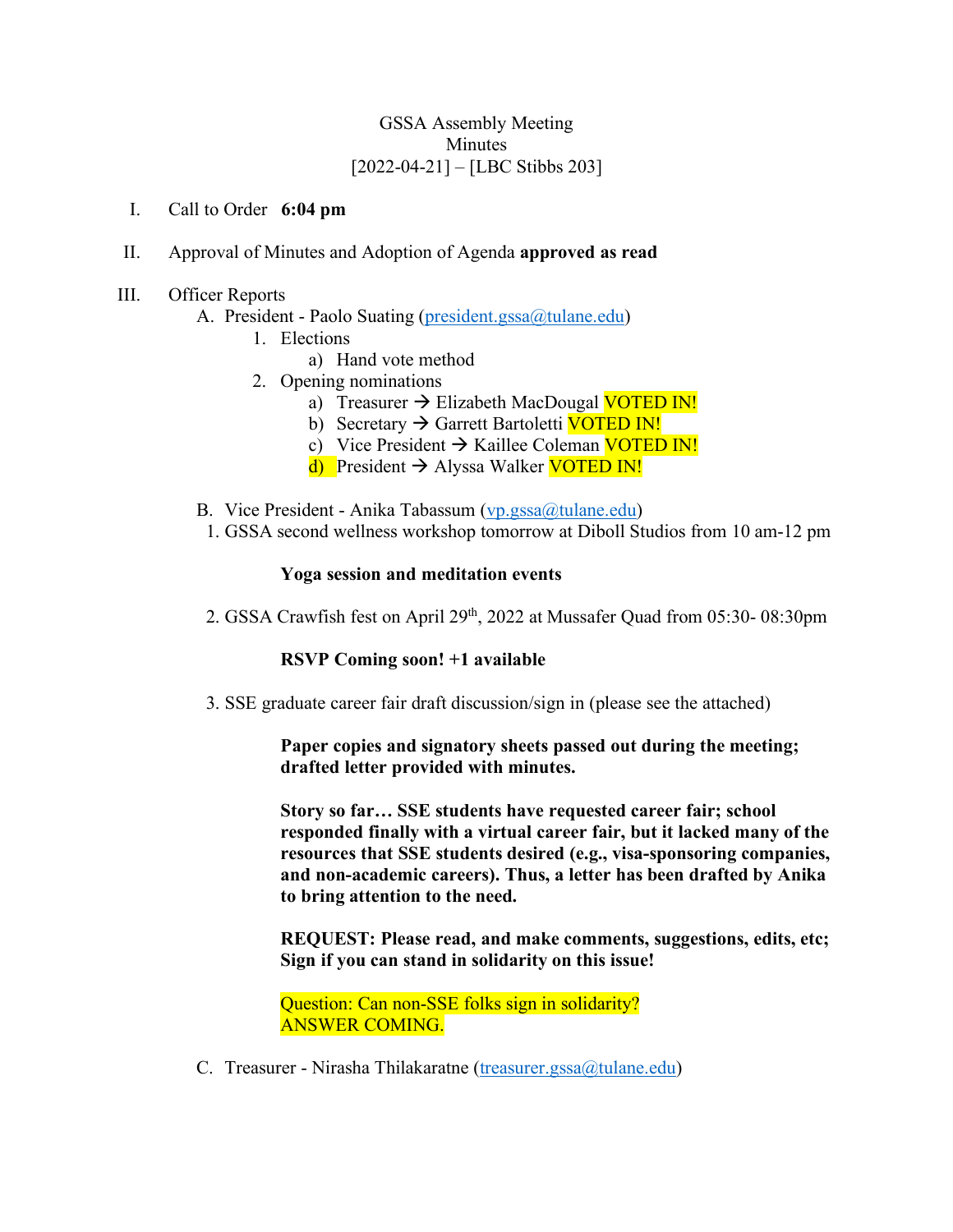1) Budget Overview (2021-2022) and (2022-2023)

- **At the start of the academic year, we allocated \$48,000 for event funding.**
- **As of 4/21, we have spent about \$45500.**
- **Reminder: we do have a reserve fund with a large amount of money (it is just harder to access)**
	- o **We can vote to PRE-ALLOCATE money from the reserve to cover any event funding that goes in the red.**
	- o **Proposal to the assembly: Pre-allocate \$3000 from reserve fund for event funding for rest of the year & summer funding**
		- § **Q: What happens to money in the reserve?** 
			- **A. It rolls over.**
		- § **Q: How much is in the reserve?** 
			- **A: Somewhere over \$100,000**
			- **usually reserved for UNFORSEEN EVENTS; e.g., emergency fund for natural disasters, as was done during Ida.**
		- § **Q: How often are there events in the summer? Will ~\$5000 be enough?** 
			- **Historically, there are much less because several departments do not fund students through the summer (suggested diagnosis).**
		- § **Motion. 2nded. Proposal approved, and \$3000 preallocated.**

# 2) Event Requests

| <b>Date of Event Department</b> |                                                    | Event name                  | <b>Detailed Budget</b>                                                      | <b>Requested Amount</b> |
|---------------------------------|----------------------------------------------------|-----------------------------|-----------------------------------------------------------------------------|-------------------------|
|                                 |                                                    |                             |                                                                             |                         |
|                                 | 4/26/22 Linguistics - GSSA                         | LingLunch                   |                                                                             | \$91.74                 |
|                                 | 5/3/22 Linguistics - GSSA                          | LingLunch                   |                                                                             | \$81.77                 |
|                                 | 5/4/22 Chemistry - GSSA                            | May CGSA Meeting            |                                                                             | \$250                   |
|                                 | 4/29/22 Earth & Environmental Sciences - GSSA      | Graduate hangout            |                                                                             | \$250                   |
|                                 | 4/28/22 Ecology & Evolutionary Biology - GSSA      | <b>CREEP</b>                |                                                                             | \$230                   |
|                                 |                                                    |                             |                                                                             |                         |
|                                 | 4/28/22 Ecology & Evolutionary Biology - GSSA      | Graduation regalia event    | Graduation regalia for 3 of our graduating seniors                          | \$550                   |
|                                 | 6/10/22 Chemical & Biomolecular Engineering - GSSA | Graduate Students' socials  | Sandwiches and drinks from jimmy johns for up to 39 persons                 | \$300                   |
|                                 | 4/29/22 Philosophy - GSSA                          | End-of-Semester Celebration | Food and drinks from Fresco (pizza, salad, pasta, dessert, soda)            | \$300                   |
|                                 | 4/23/22 Neuroscience - GSSA                        |                             | Neuroscience PhD Student Social Pizza, salad, and cookies from Theo's Pizza | \$425                   |
|                                 |                                                    |                             | Approx 70 lbs of crawfish = $$210$                                          |                         |
|                                 | 5/7/22 Mathematics - GSSA                          | Math End of the Year Boil   | Fixings-veggies, spices, corn, sausage = \$90                               | \$300                   |

Event Funding:

**\*\*Try to convince your department to use their purchase card for events, for which GSSA can reimburse the department (faster), and individual graduate students do not need to bear the cost. Plus, tax free!**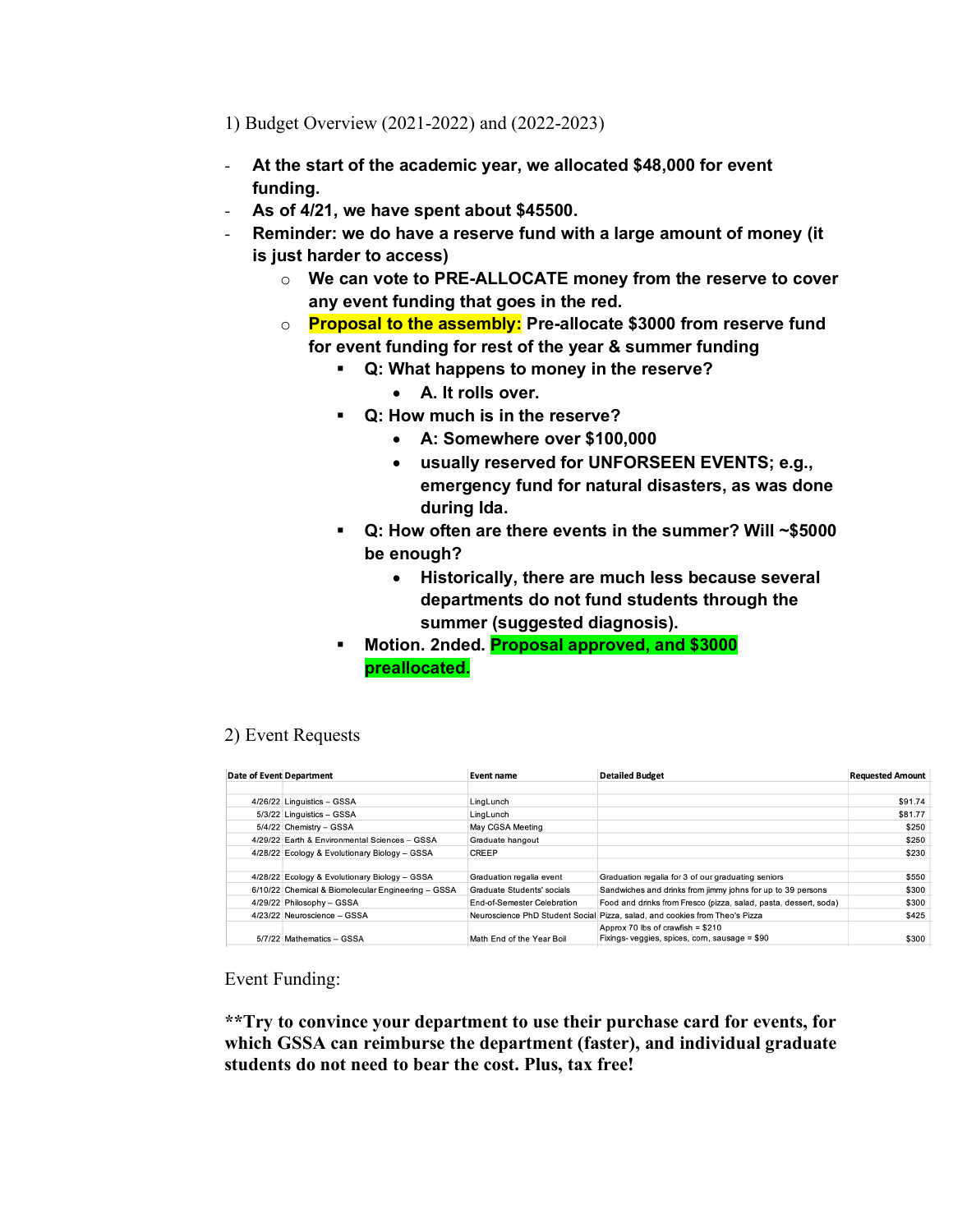**Heard from each department about their funding request, and what they intend to use the money for.** 

**Unable to fund EEB 4/28 event to purchase graduation regalia for senior department. Every year this comes up, and the response is obstinate. Complications 1) GAPSA (parent-org) requires any funds for regalia, etc. must be approved through their finance committee for an approved budget for that individual school. 2) Response from bureaucracy - Funds that come from student fees cannot be used for personal costs (which regalia falls under).** 

**Q: Can we buy the regalia FOR THE DEPARTMENT, not for an individual?**

**A: It would have to fall under an event to receive funding for it, but no event could reimburse personal costs anyway, so still stuck.**

- o **Proposal for the assembly: Vote on a regalia funding for GSSA AT THE NEXT MEETING (May 19th via zoom), which GSSA holds on to and distributes for students when/as needed.** 
	- o **We need to consider what would be an equitable amount of regalia and what sizes to purchase, how they will be stored, etc.**
	- o **IF YOU HAVE INPUT, EMAIL PSUATING@GMAIL.COM**

**Striking 5/7 Mathematics event b/c FINALS PERIOD EVENTS ARE NOT REIMBURSABLE THROUGH GSSA**

**Change to Neuroscience request, down from 425 to 150**

**Motion to approve everything as a slate. 2nded. Vote. All approved.**

**Q - Travel Funding: Has summer travel funding been approved yet? A: Not yet; budget meeting is on Monday. We expect to fulfill all of them, though perhaps not in full. Expect emails next week!** 

D. Secretary - Alyssa Walker (secretary.gssa@tulane.edu)

IV. New Business

A. GAPSA Senator Report

**New executive board starting now! They are hosting another mixer this year; they are looking for sober monitors!**